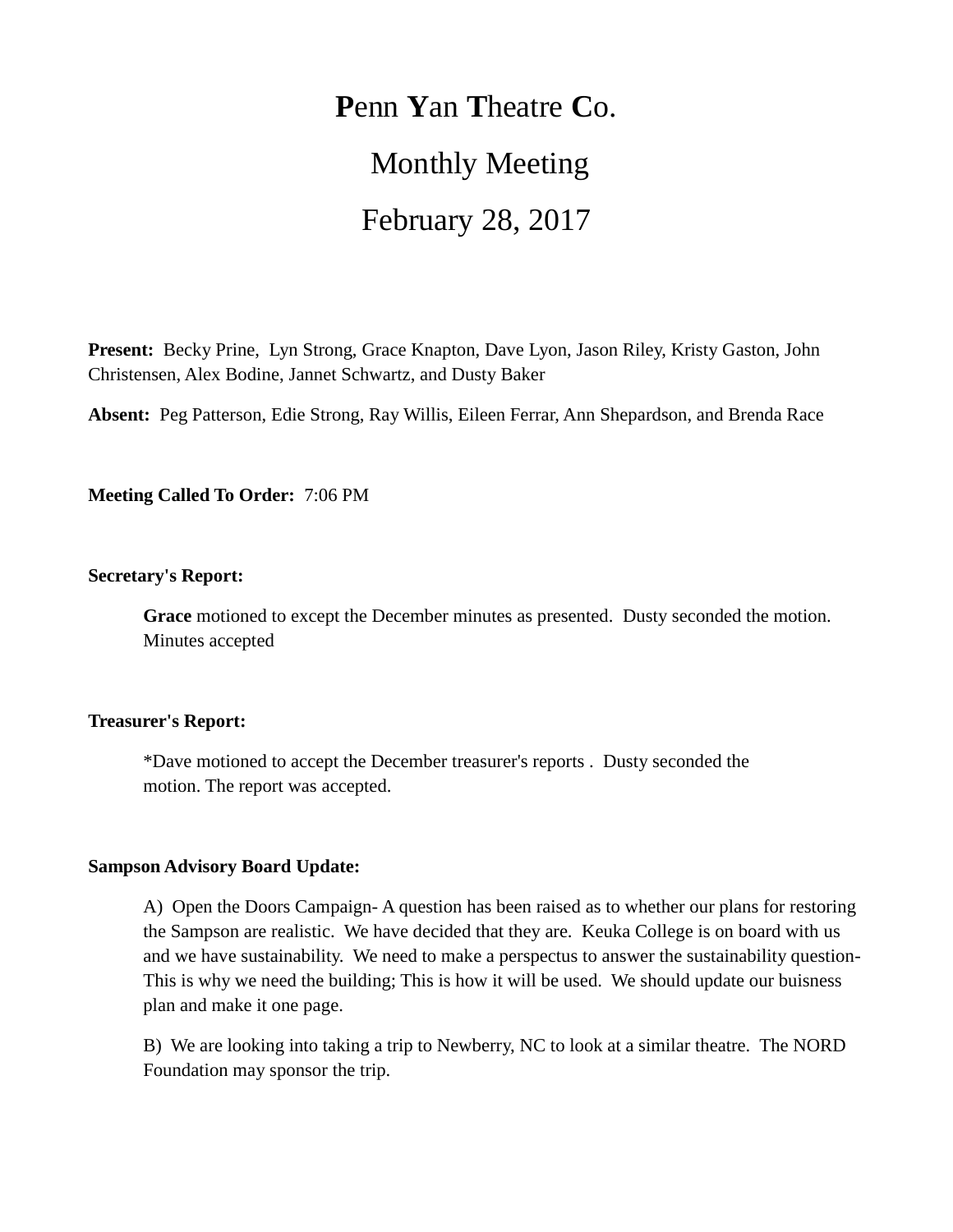#### **Old Buisness**

A) Approval of Documents-

Paul and Jorge have finished the internal audit and the summary has been filed

- Projected budget for 2017- This is only a projected budget and is subject to change as needed. Several changes have already been made. For the Youth Theatre Summer Camp- We changed the Rights and Royalties from \$665 to \$1,800, and have changed around Phases and steps for the Open The Doors Campaige (see sheets). John motioned to accept the projected budget. Grace seconded. Passed
- B) Summer Season Productions-

We need to meet with Howard Dennis to discuss a venue. Right now we are looking at doing "Kiss Me Kate" for the community play. The back up plan would be to do "The  $25<sup>th</sup>$  Annual Putnum County Spelling Bee". The show will be July 21-23<sup>rd</sup>. Auditions will be in May by appointment. We will pay members of the pit \$15 per rehearsal and \$25 per show. We will Pay Brian \$500 as the Music Director. The production team will be: John (Director), Becky (Producer), Missy (Production Manager), Sarah (Stage Manager), Ann (Costume Designer), Jarrod and Dean (Construction), and Simon (Electric). The next production meeting will be March  $16<sup>th</sup>$ . The Youth show may be Willy Wonka Jr. Dusty and Grace will direct. This year we will need to ask each family to donate \$50. Grades K-8 will be campers. Grades 9+ can be councilors if they have previously attended camp.

## **New Business**

A) Website- review of site so far-

\*Why is "Plan your visit" not dynamic like everything else?

\*We should put a logo on the Chamber of Commurse

\*There are consistancy issues throughout (design, links)

\*Add pictures of the inside of the theatre, ghosts, conceptual drawings

\*Pictures in the carosel are "jumpy"

\*"Feature" does not always rotate

\*Our phone number should be on top and big

\*Contact us- pin on map is wrong

\*Season- take off wrong info and add pictures where we can